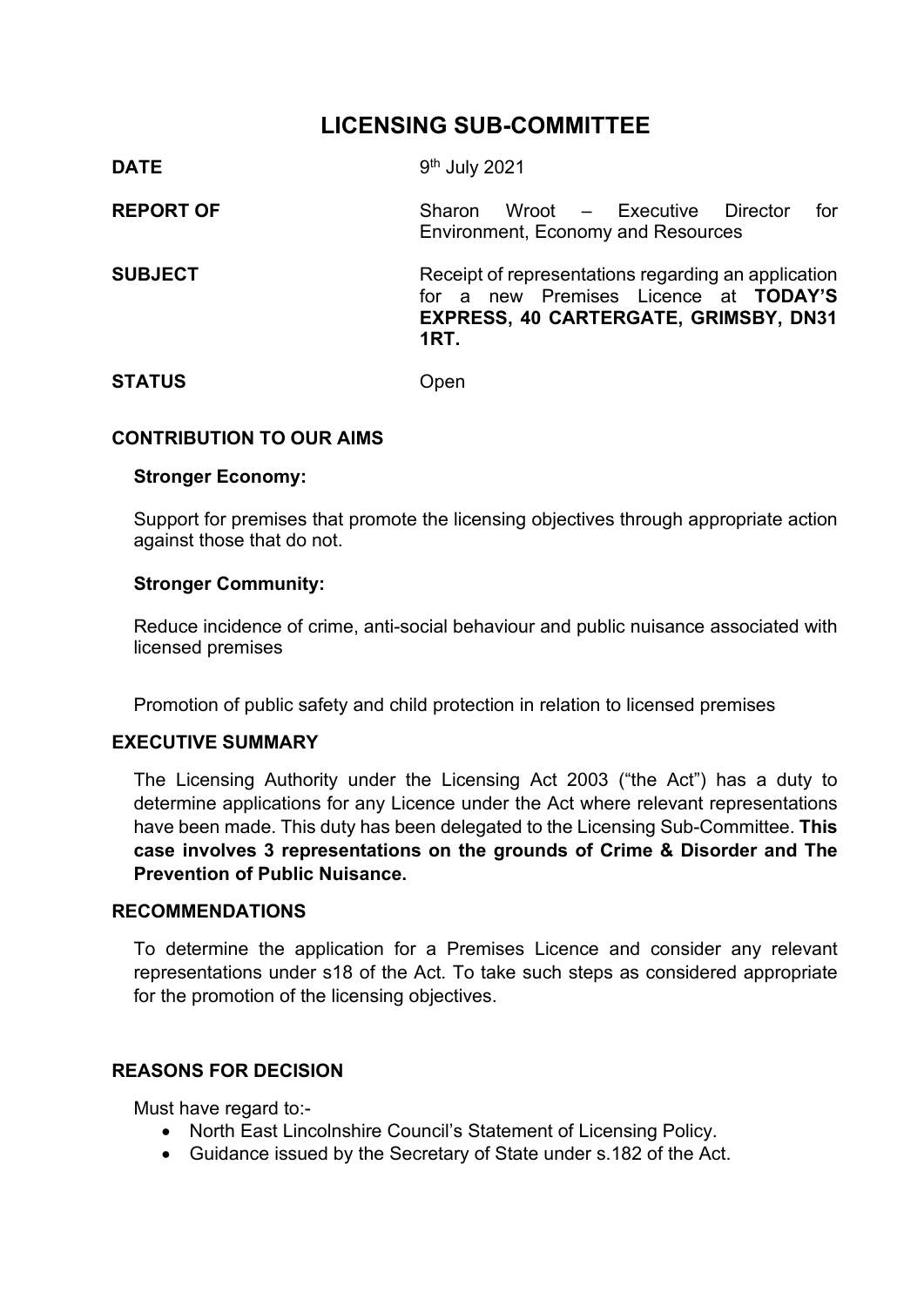Steps taken must be appropriate for the promotion of the Licensing Objectives, namely:-

- the prevention of crime and disorder;
- public safety
- the prevention of public nuisance; and
- the protection of children from harm.

#### **1. BACKGROUND AND ISSUES**

These are fully contained in the report of Kate Todd, Licensing Enforcement Officer.

#### **2. RISKS AND OPPORTUNITIES**

**Crime and Disorder** – If the Sub-Committee finds this licensed premises has undermined the licensing objectives, it must consider what, if any, steps are appropriate to prevent this. If appropriate steps are not taken there is a risk that the licensing objectives will not be promoted.

**Human Rights** – The premises licence holder is entitled to a fair hearing; article 6 of the European Convention of Human Rights applies. Article 8, the right to respect for private and family life, also applies as the "licence" is crucial to the livelihood of the premises licence holder. The Human Rights of the wider community are also engaged.

**Equality and Diversity** – No direct effects

**Value for Money** – The aim must be to take action that prevents problems persisting and using further licensing resources.

**The impact on the Social, Economic and Environmental well-being of the Borough** – Action taken to ensure that all licensed premises promote the licensing objectives will have a positive impact in these respects.

#### **Environmental Sustainability Implications** - None

#### **3. OTHER OPTIONS CONSIDERED**

The steps which may be taken are:

- Grant the licence with modified conditions. This means the proposed conditions could be altered or omitted or new conditions added.
- Exclude any licensable activity to which the application relates.
- Refuse to specify the named DPS.
- Reject the application.

 If none of these steps is considered appropriate the application should be granted in the form it was made.

## **4. REPUTATION AND COMMUNICATIONS CONSIDERATIONS**

There are potential positive reputational implications for the Council resulting from the decision where appropriate action has seen to have been taken. An action plan has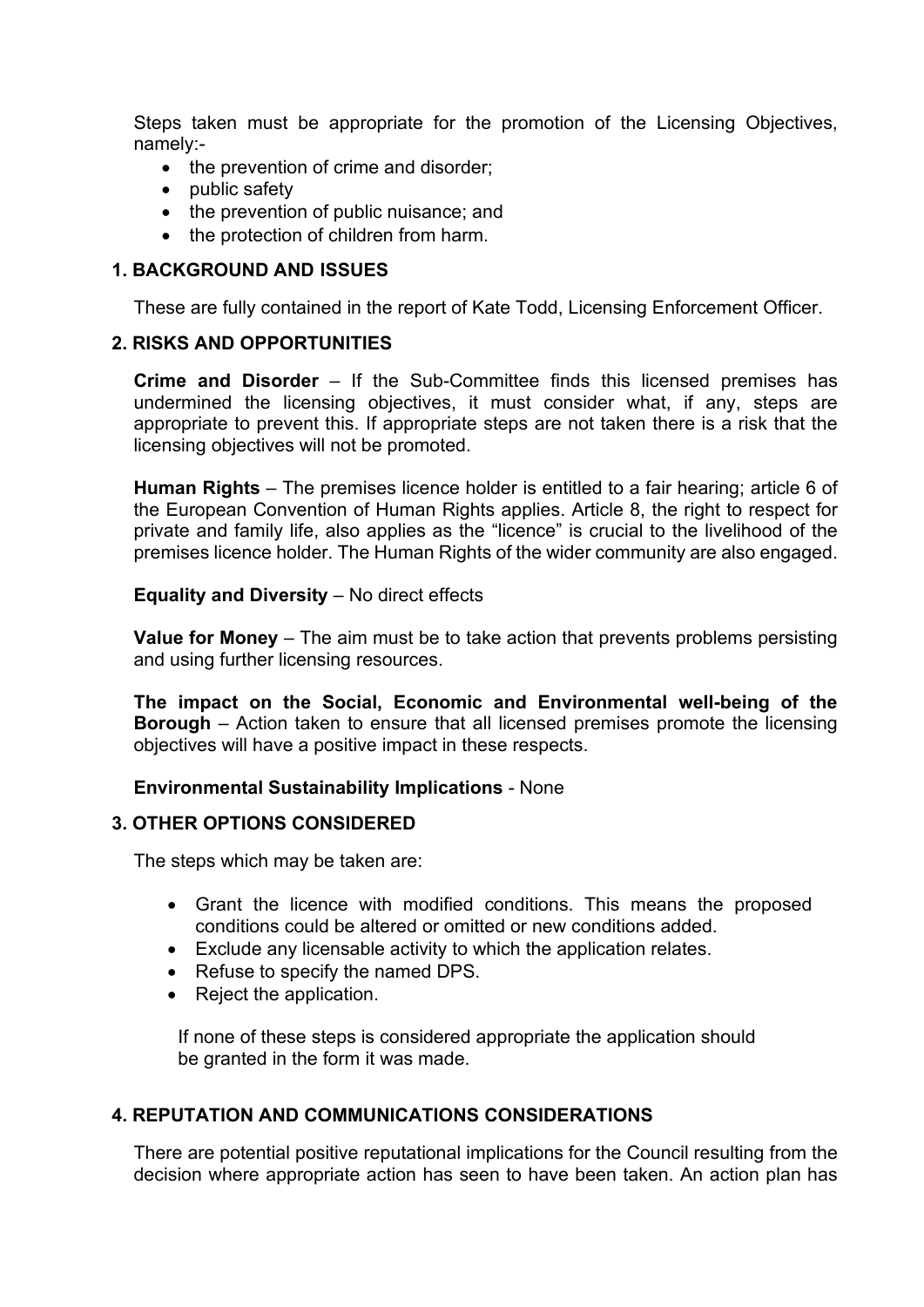been agreed with the Council's communications service covering information requirements and communications channels to be utilised.

#### **5. FINANCIAL CONSIDERATIONS**

This report relates to a determination required in response to an application made under the Licensing Act 2003. The process is governed by statutory regulations and the fees involved are statutory. There are no direct resource or funding implications in the first instance but there may be on appeal (see Section 5).

#### **6. FINANCIAL IMPLICATIONS**

The premises licence holder, the responsible authorities and any relevant person have a right of appeal against the decision made to the Magistrates and/or High Court. If the Licensing sub-committee takes a step which is considered to be unnecessary or unlawful by a higher court there is a risk that an award of costs may be ordered against the Council in favour of the successful appellant. Such costs are difficult to quantify or estimate.

#### **7. LEGAL IMPLICATIONS**

These are covered in the body of the report of the Licensing Officer.

#### **8. HUMAN RESOURCES IMPLICATIONS**

There are no Human Resource Implications.

#### **9. WARD IMPLICATIONS**

West Marsh

#### **10. BACKGROUND PAPERS**

Please refer to the index of Members Papers.

#### **11. CONTACT OFFICER(S)**

Kate Todd, Licensing Enforcement Officer

#### **SHARON WROOT Executive Director for Environment, Economy and Resources**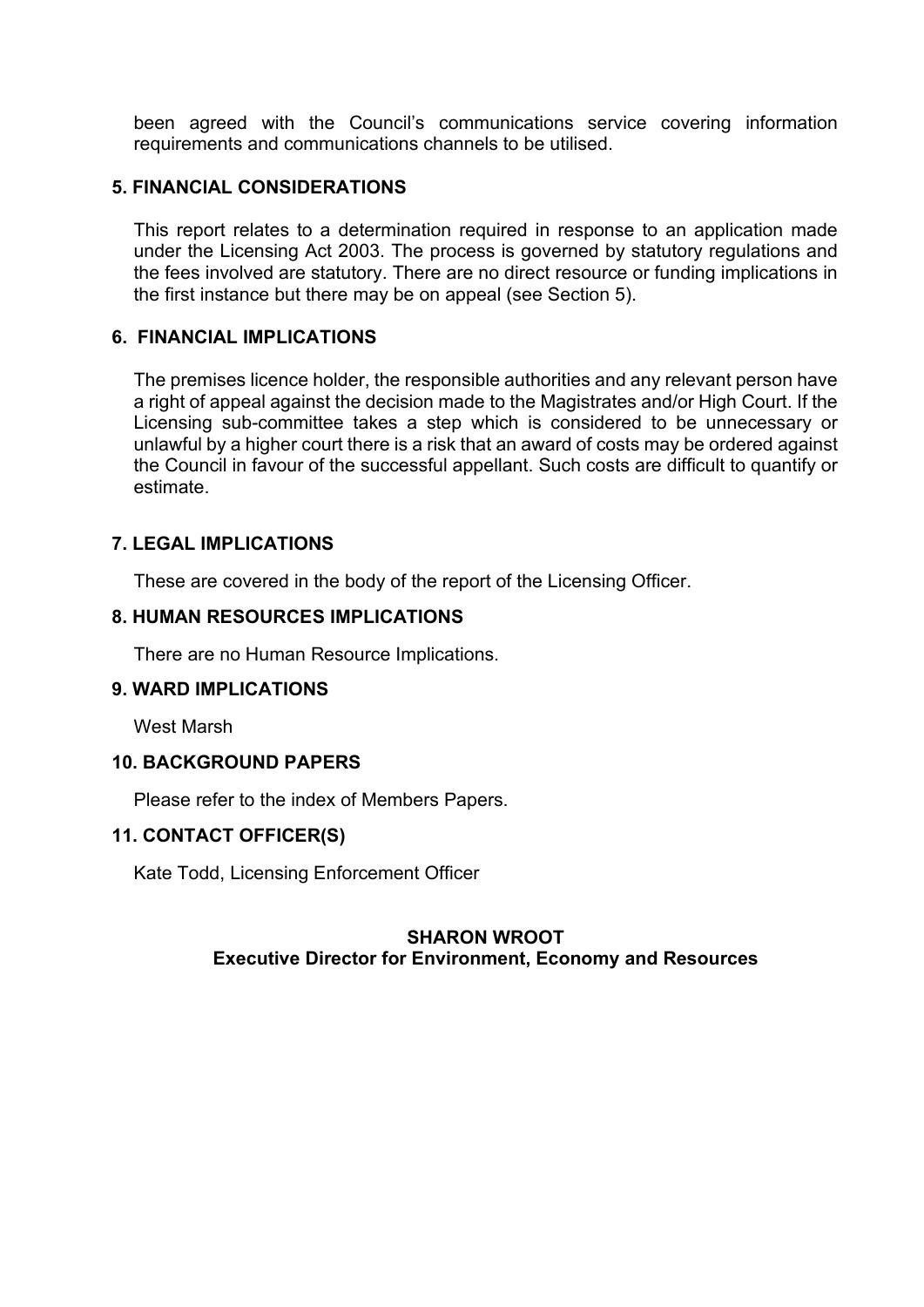# **LICENSING ACT 2003**



OLNSHIRE

OUNCIL www.nelincs.gov.uk

**Report to Licensing Sub-Committee following receipt of Relevant Representations**

> *Today's Express 40 Cartergate Grimsby DN31 1RT*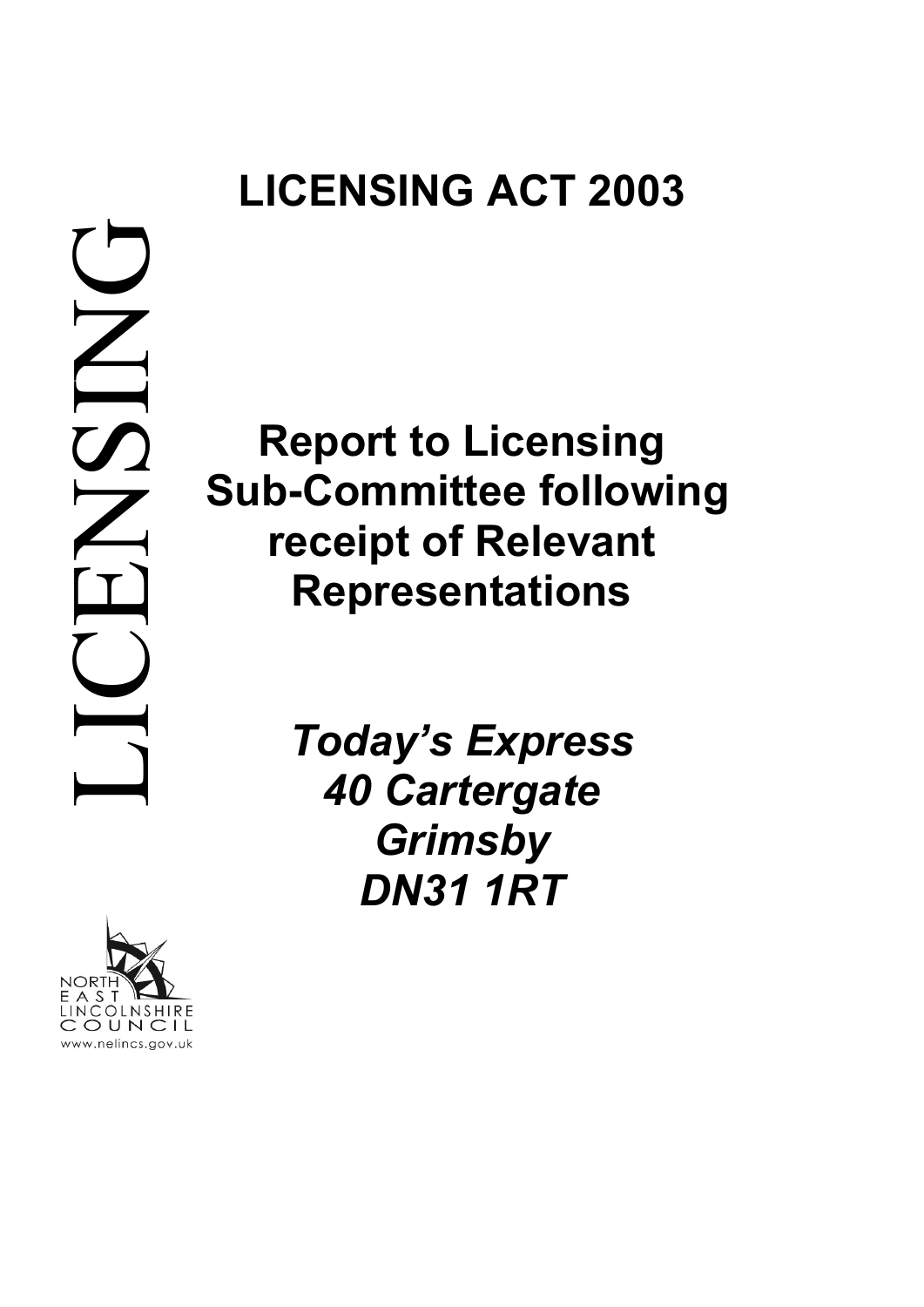#### **NORTH EAST LINCOLSHIRE COUNCIL LICENSING AUTHORITY**

## **LICENSING ACT 2003**

## **Report to Licensing Sub-Committee following receipt of Relevant Representations**

## **1. Summary of Application -** (Full details in Application Form)

**1.1 Premises:** Today's Express, 40 Cartergate, Grimsby, DN31 1RT

**1.2 Applicant:** AK South Yorkshire Ltd

## **1.3 Date Application Received: 20th May 2021**

## **1.4 The Proposed Operation:**

The applicant applied for a Premises Licence to include the following:

**Sale of Alcohol (Off the Premises)** Monday to Sunday 0600 until 0000 hours

## **Late Night Refreshment**

Monday to Sunday 2300 until 0000 hours

## **Proposed conditions: (Please see Annex 2)**

*The conditions stated in Annex 2 are the measures put forward by the applicant to promote the licensing objectives. All conditions have been agreed with Humberside Police.*

## **2. Summary of Representations –** (Full details in report)

3 representations have been submitted in relation to this application.

## **2.1 Representation:**

## **2.1.1 Persons making representation:** Mrs Pillai

## **2.1.2 Date representations received: 26th May 2021**

## **2.1.3 Licensing objectives affected**:

Crime & Disorder, Prevention of Public Nuisance

## **2.1.4 Representation Recommendations:** None stated.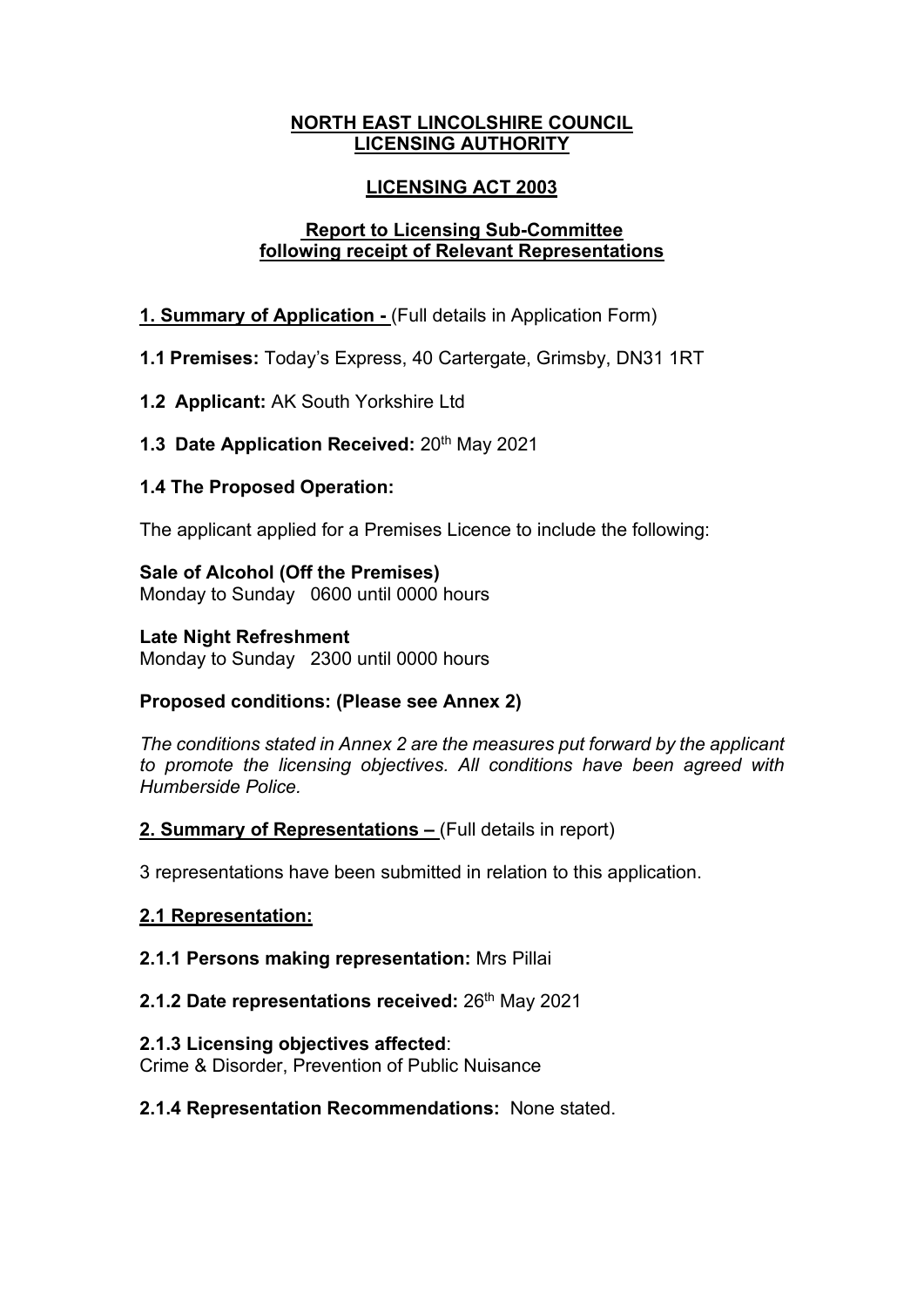## **2.1.5 Persons making representation:** Mr O'Flinn

## **2.1.6 Date representations received:** 1<sup>st</sup> June 2021

## **2.1.7 Licensing objectives affected**:

Crime & Disorder, Prevention of Public Nuisance

**2.1.8 Representation Recommendations:** None stated.

**2.1.9: Persons making representation**: Mr Thompson

**2.1.10 Date representations received:** 1st June 2021

#### **2.1.11 Licensing objectives affected**:

Crime & Disorder, Prevention of Public Nuisance

## **2.1.12 Representation Recommendations:** Refusal

## **2.2 Mediation – (Please see Annex 3)**

Letters have been issued to the residents who submitted a representation addressing their concerns. At the time of writing this report, no responses have been received to those letters, therefore mediation was not possible prior to this hearing.

## **3. Statement of Licensing Policy**

The following sections of North East Lincolnshire Council's Statement of Licensing Policy 2015 – 2020 are considered relevant to these representations:

- $\triangleright$  Licensing Objectives: 2.1 2.5
- $\triangleright$  Consultation: 4.1 4.6
- $\triangleright$  Extent of Control: 6.2.1
- $\triangleright$  Need: 6.4.1
- Premises Licence:  $8.2.1 8.2.3$
- $\triangleright$  Mediation: 8.6.2
- $\triangleright$  Representations: 8.7.2 8.7.3
- $\triangleright$  Prevention of Crime & Disorder: 9.2.4 9.2.6
- Prevention of Public Nuisance:  $9.4.1 9.4.7$

## **4.Guidance issued under Section 182 of the Licensing Act 2003 –**

This guidance is provided for Licensing Authorities carrying out their functions. It is regarded by the Government as a key mechanism for promoting best practice, ensuring consistent application of licensing powers across the country and for promoting fairness, equal treatment and proportionality. It does not however replace any statutory provisions of the 2003 Act and it is for the Licensing Authority to take their own professional and legal advice about its implementation.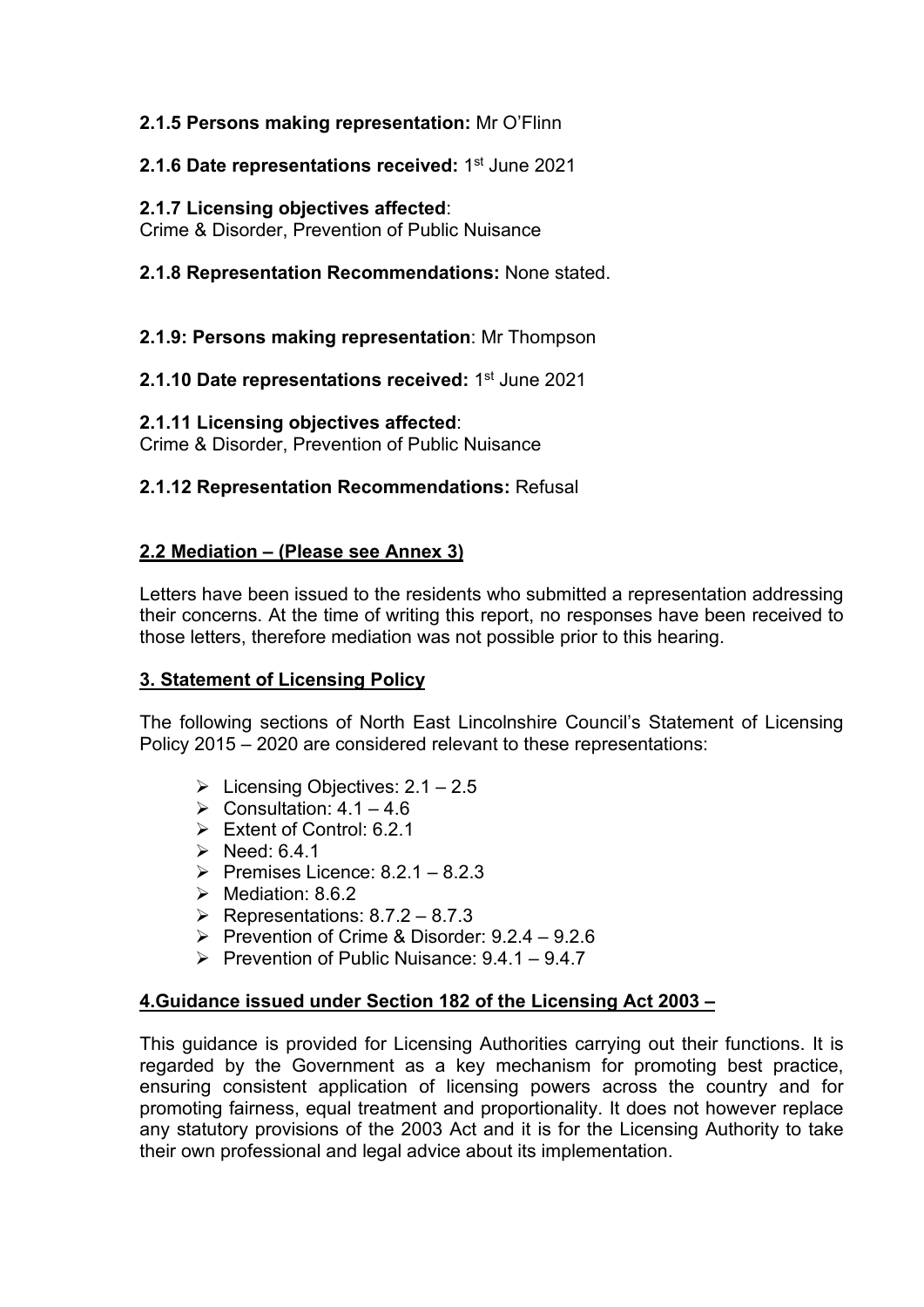The following sections of the Guidance are considered relevant to these representations:

- $\triangleright$  Licensing Conditions: 1.16
- Prevention of Crime & Disorder:  $2.1 2.6$
- Public Nuisance:  $2.16 2.21$
- Advertising Applications:  $8.80 8.82$
- $\blacktriangleright$  Hearings:  $9.31 9.40$
- $\triangleright$  Relevant, vexatious and frivolous representations: 9.4 -9.10

#### **5. General Advice on Determination of the Application –**

- **5.1** The sub-committee are advised that findings on any issues of fact should be on the balance of probability.
- **5.2** The sub-committee are advised that in arriving at any decision, it must have regard to relevant provisions of national guidance and North East Lincolnshire Council's Statement of Licensing Policy. Reasons must be given for any departure.
- **5.3** The sub-committee are advised that the final decision should be based on the individual merits of the application and the factual findings made at the hearing.
- **5.4** Section 18 of the Licensing Act 2003 states that where relevant representations have been made and a hearing is held to consider them, the sub-committee can take such of the steps set out below as it considers **appropriate** for the promotion of the licensing objectives – in this case if it is considered the Prevention of Crime and Disorder, Public Safety, the Prevention of Public Nuisance or the Protection of Children from Harm are likely to be affected.
	- Grant the licence with modified conditions. This means the proposed conditions could be altered or omitted or new conditions added.
	- Exclude any licensable activity to which the application relates.
	- Reject the application

If none of these steps are considered appropriate the application should be granted in the form it was made.

- **5.5** Conditions should be proportionate to the size, style and characteristics of the premises and the activities proposed or taking place and must be appropriate
- **5.6** The sub-committee are advised that they must take into account the following Human Rights provisions:
	- Everyone affected by a decision has a right to a fair hearing.
	- Everyone has the right to his private and family life, his home and his correspondence.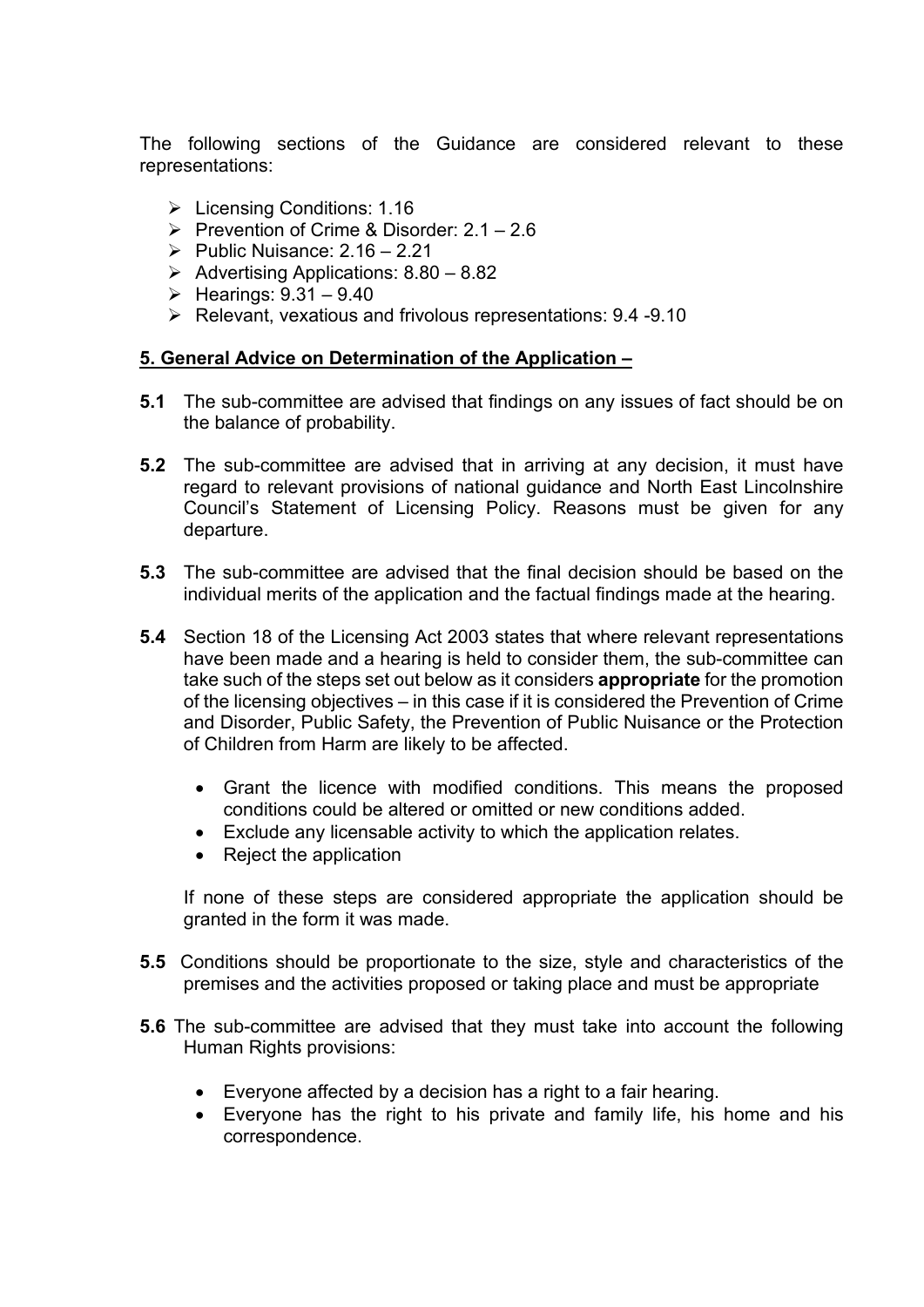#### **6. Observations**

- **6.1** A total of 7 representations were submitted by Interested Parties, however only 3 representations have been accepted.
- **6.2** There have been no representations submitted by any of the Responsible Authorities.
- **6.3** The issues of increased traffic and parking, proximity of a school and school crossing, and the need for premises are not relevant matters in relation to the licensing objectives.
- **6.4** The power of review exists for any licensed premises that do not operate in a way that promotes the licensing objectives. This can ultimately result in revocation of the licence

#### **Report prepared by– Kate Todd, Licensing Enforcement Officer 28th June 2021**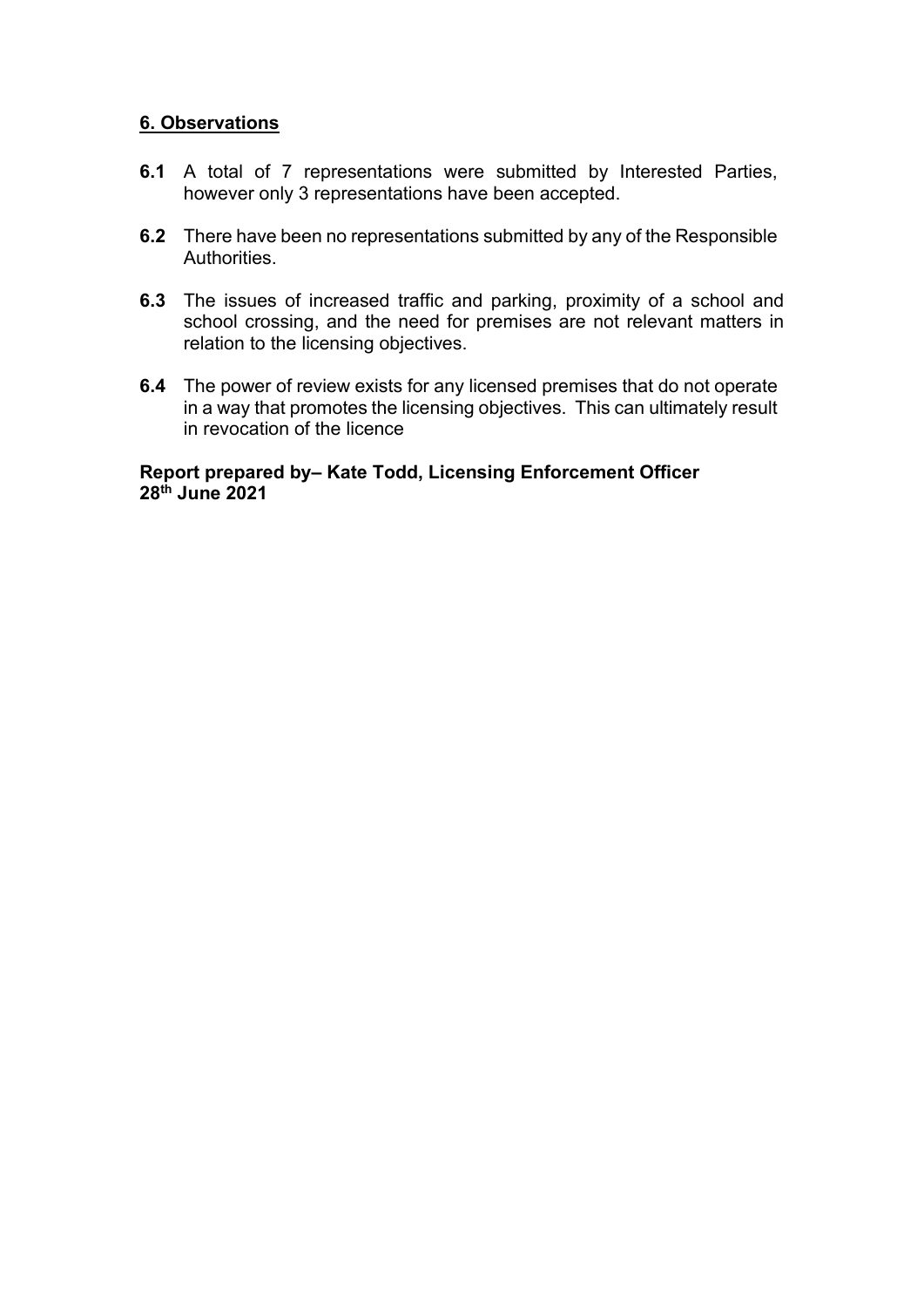#### **Application for a new premises licence**

#### **Today's Express, 40 Cartergate, Grimsby, DN31 1RT**

#### **Operating schedule/proposed licence conditions (as agreed with Humberside Police)**

A CCTV camera system capable of providing evidential quality images in all lighting conditions shall be used covering the interior and the immediate exterior (entrance) of the shop, including any fire exits.

The system must continuously record, covering each trading period at the premises, and the camera views are not to be obstructed.

Images will be retained for a period of at least 28 days and be made available to the Police/council upon request to a person under the direction and control of the Chief Constable or an officer of the local authority.

A monitor should be placed in such a position so as to be viewed by staff working in the sales area of the premises.

Any system installed should be capable of producing copies of recordings on site.

The Premises Licence Holder must ensure an appointed member of staff is capable of viewing and downloading CCTV footage in a recordable format at all times the premises are operating.

Records of maintenance of the CCTV system shall be kept by the person responsible and the system shall be maintained in working order and checked weekly. Records of any maintenance and weekly checks shall be endorsed by signature by the DPS or other responsible named individual, and actions taken must be recorded. The record shall be produced on request to a person under the direction and control of the Chief Constable or an officer of the local authority on production of their identification.

Recordings must be correctly date and time marked

Any incidents of crime and disorder at or immediately outside the premises, reported to or witnessed by staff, will be recorded in an incident book(s) kept at the premises. This book will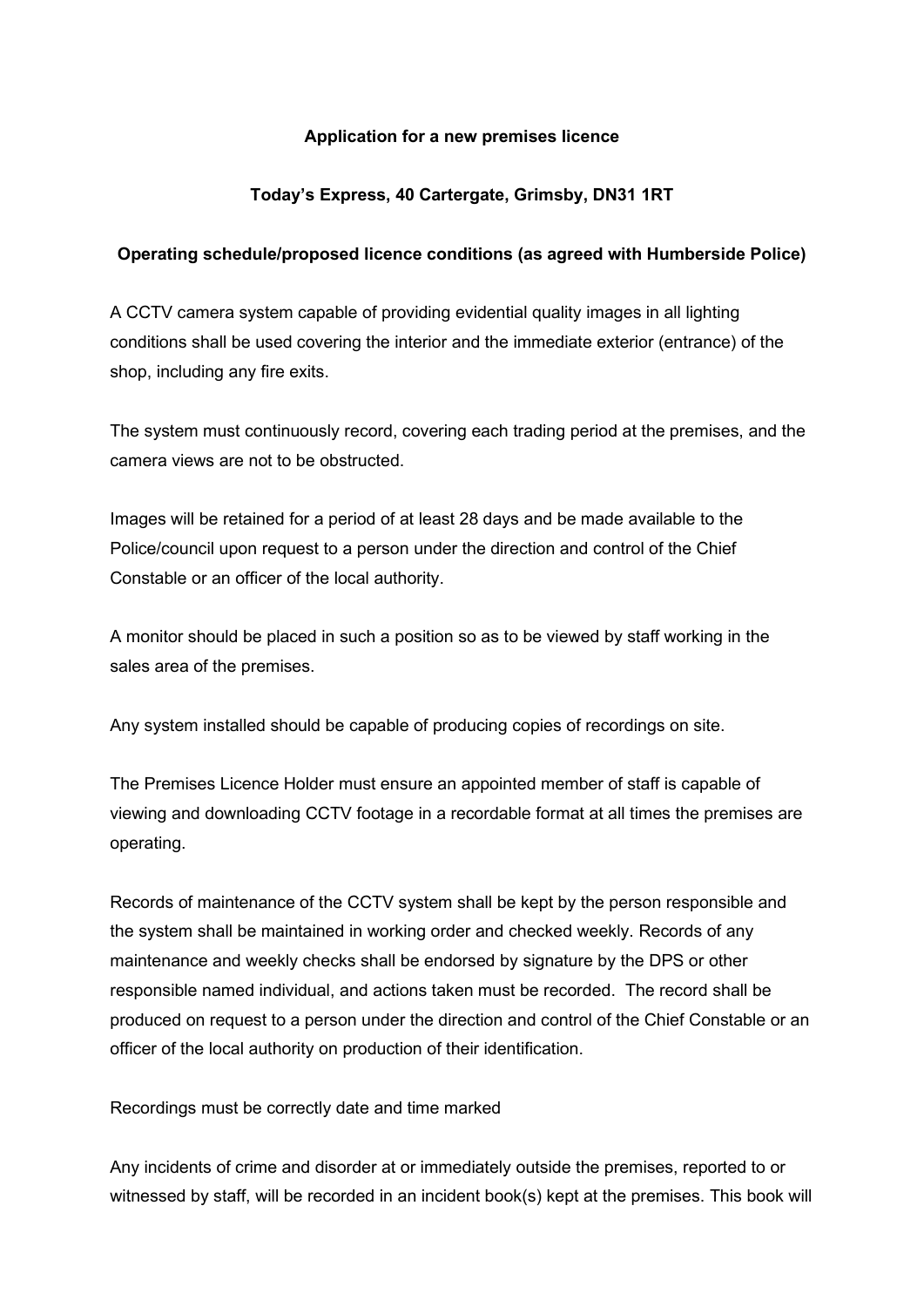be made available for inspection available on request to a person under the direction and control of the Chief Constable or an officer of the local authority.

The premises shall operate a strict alcohol refusals policy - alcohol will not be sold to;

- (1) Any person recognised or identified as a street drinker (regardless of their level of inebriation at the time);
- (2) Any person found to be drinking alcohol in the street;
- (3) Any person suspected of trying to buy alcohol for another person who is drunk or appears to be drunk;
- (4) Any person who is verbally or physically abusive towards staff or customers.

A notice advising customers of the refusals policy shall be on display.

Alcohol spirits with an ABV (Alcohol by volume) above 20% will only be displayed for sale behind the sales counter or other Police approved secure display.

'Crimestoppers' promotional material will be on display to promote the initiative.

The PLH and other staff will be vigilant and monitor the area immediately outside the premises to ensure that youths do not congregate and cause annoyance.

Deliveries to the premises will be arranged so as not to cause any public nuisance.

Notice(s) will be on display in the premises asking customers to leave the premises quietly.

Staff will monitor the area immediately outside the premises on a regular basis to check for, and to properly dispose of, any litter from the premises.

Challenge 25 shall be implemented and a proof of age policy is to be applied with the accepted means of proof of age being:

- o Passport
- o Photo Driving Licence
- o A recognised valid photo-id card bearing the PASS hologram
- $\circ$  any future accredited and accepted proof of age, as defined by Humberside Police

Signs shall be displayed stating that the premises operates a Challenge 25 Policy.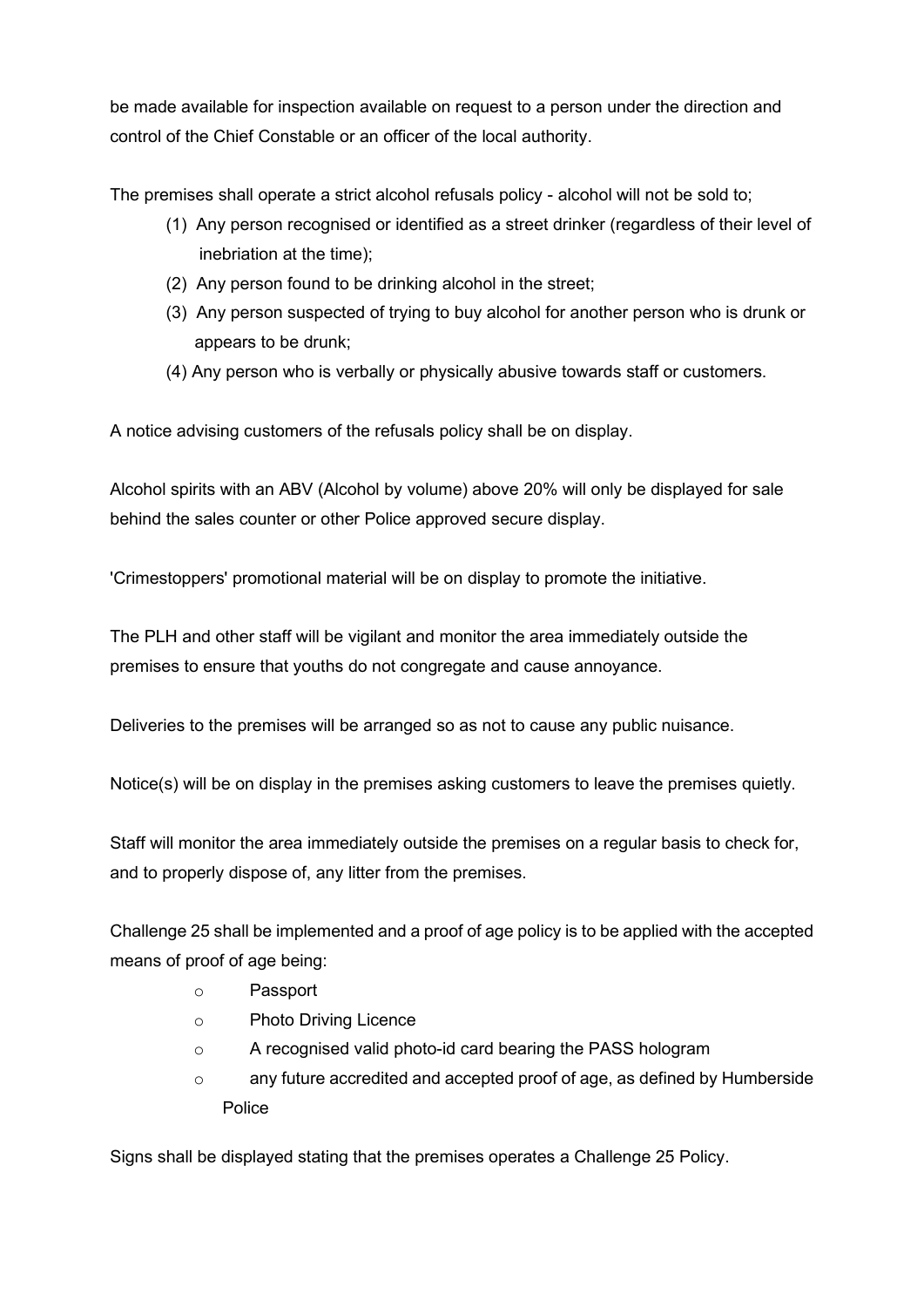A refusals register (for the sale of alcohol) will be kept and be available for inspection by responsible authorities. The register will detail the time and date of the refused sale and the name of the staff member refusing the sale.

A staff training scheme shall be used for all staff authorised to sell alcohol. The training will cover the Licensing Objectives, importance of preventing and consequences of underage sales (including age verification), how to detect proxy sales, not serving to drunks and street drinkers, conflict management and complying with licence conditions. The staff will undertake training on commencement of employment, with refresher training provided every 12 months. Records will be kept, detailing the date and names of those trained, and the person providing the training. It will be made available to responsible authorities.

Notice(s) shall be displayed in the premises where they can be seen clearly to advise customers that it is unlawful for persons under 18 to purchase alcohol or for any persons to purchase alcohol on behalf of a person under 18 years of age.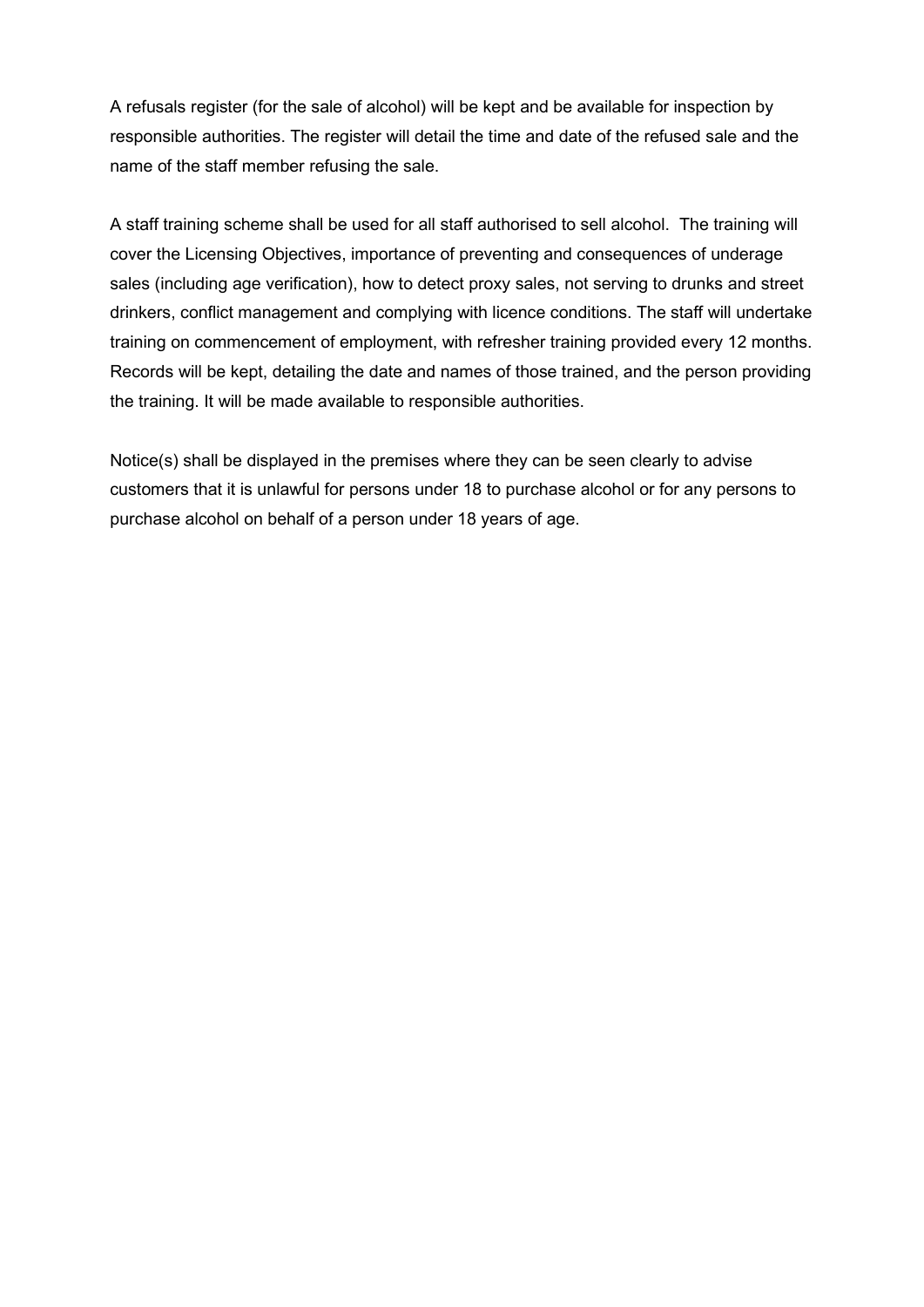Mrs Jeya Pillai 59 Alexandra Road Grimsby DN31 1RE

27 June 2021

Dear Mrs Pillai

#### **APPLICATION FOR A NEW PREMISES LICENCE NEW SHOP ON 40 CARTERGATE, GRIMSBY DN31 1RT**

I hope you are keeping well.

I am contacting you on behalf of my client, Mr Arumugam Kalamohan of AK South Yorkshire Ltd, who has applied for a premises licence at the above site.

As you are aware, the site is currently empty and it will be refurbished to a very high standard to become a modern and professional general convenience store. The new shop would serve the local community selling a wide range of goods including newspapers, magazines, bread, milk, sweets, snacks, dairy goods, cigarettes, soft drinks, household goods, lottery tickets, etc, plus services such as Paypoint.

The proposed alcohol sales would just be a part of the overall business. The focus of the shop will be as a general convenience store which would also offer some alcohol for sale. **This will not be a shop that mainly focusses on alcohol sales.** 

I have received a copy of your recent representation from the Council and thought I would contact you (via the Council) to outline this application further, and to explain the steps that would be taken to promote the licensing objectives.

The licence application includes a document called an Operating Schedule. This is a really important document submitted by an applicant which outlines the steps to be taken at the shop to promote the licensing objectives. Each of the steps on an operating schedule become legally enforceable licence conditions should the application be approved.

You may not have seen the proposed operating schedule for the shop – and so I attach a copy for your information. The shop would sell alcohol in a responsible manner and the proposals are pretty comprehensive including

a CCTV camera system which would cover inside and the area immediately outside the shop;

the adoption of the 'Challenge 25' under age policy to ensure that all measures are in place to ensure that no-one under 18 is able to buy alcohol and other age-restricted goods;

a strict alcohol refusals policy including reference to 'street drinkers';

regular staff training;

staff to monitor outside the shop to check that youths aren't congregating causing a nuisance;

staff to check for and dispose of any litter from the shop.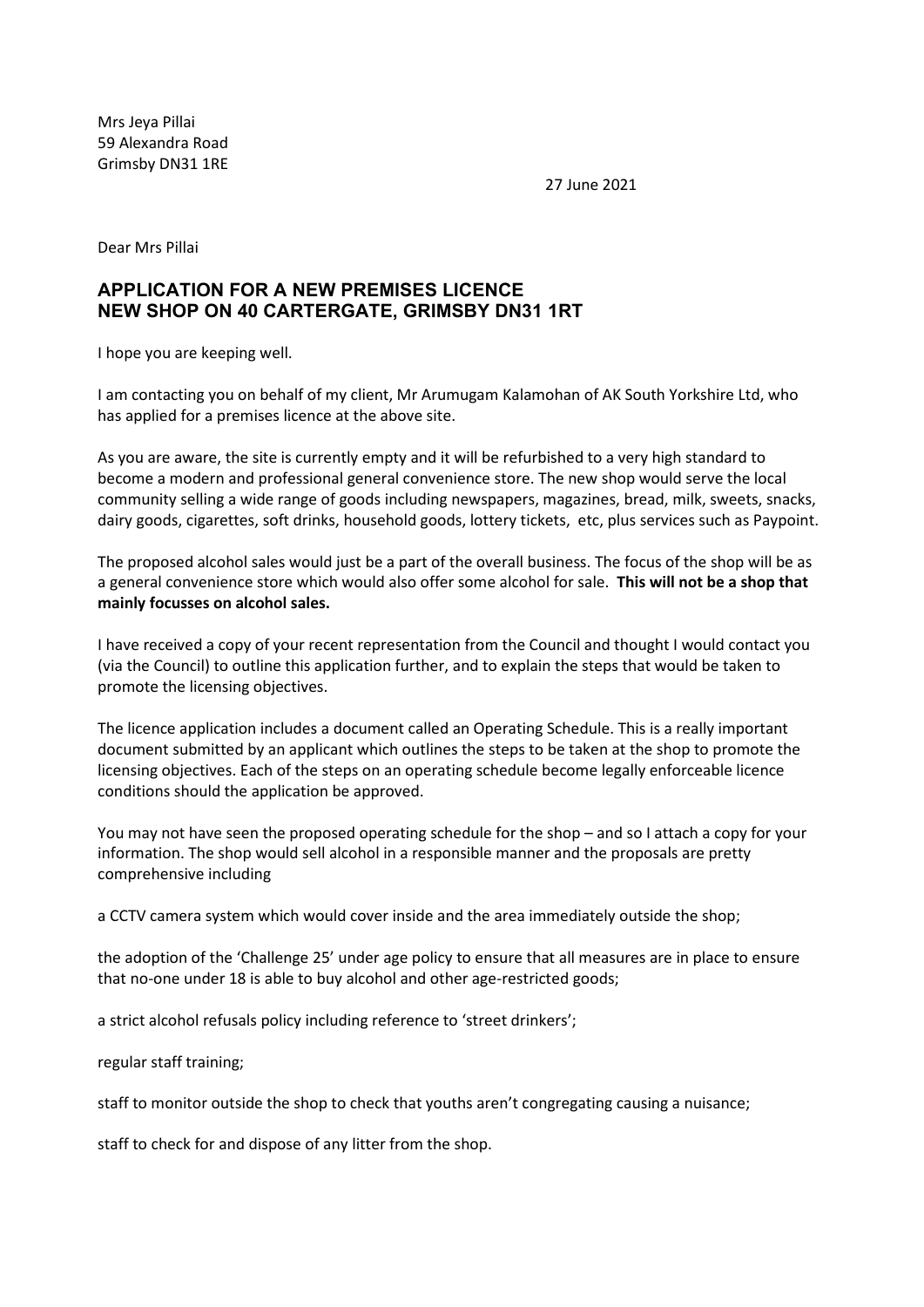Every new premises licence application involves an extensive consultation exercise carried out with the various responsible authorities including the Police, the Licensing Authority, Trading Standards, Environmental Health, Public Health, Child Protection, Planning, etc. **These authorities have carefully assessed the application and they are satisfied that a licence can be granted.**

Mr Kalamohan is investing considerably in this new business venture and several new jobs would be created. He is a responsible person, he has a personal licence and extensive retail experience. Staff will be trained to prevent underage sales and to sell alcohol responsibly. He wants to work with the local community, and I can assure you that his shop will be well-run and not cause or add to any issues in the local area.

I am aware that there are other convenience stores selling alcohol in the area, and I note that your address is the address of a shop called Lifestyle Express which I believe has a premises licence. Please note that the 'need' for a further licence is not something that can be taken into account by the Council;

In terms of public safety - please note that public safety (in terms of a premises licence) refers to the physical safety of customers and staff inside the shop.

Any existing problems of anti social behavior in the area should of course be reported to the Police. Mr Kalamohan will do absolutely everything that he can, within his power and control, to prevent crime and disorder. For example, the shop will have a top quality CCTV system covering inside and the area outside the shop, and the images would be made available to the Police upon request.

There is no evidence to suggest that a new shop would lead to an increased crime rate or further anti social behaviour/disturbance.

The licensing law is not a mechanism for the control of anti social behaviour of individuals once they are beyond the direct control of the business (with a premises licence).

Licensed premises are extremely well-regulated and they must, by law, promote the licensing objectives and fully comply with all of their licence conditions. If they don't, then the Authorities can take action this includes prosecution, a licence review, or revocation of the licence.

The Police and the other Authorities will target any 'problem premises' and take action if something goes wrong. Likewise, if any local resident had evidence of problems at this shop in the future (with a licence) then a licence may be reviewed - the matter would then be considered by the Council.

I hope the above information is helpful and informative

This shop will be well run, it won't cause or add to any issues in the local community and, importantly, the shop would fully promote the licensing objectives.

I look forward to hearing from you and please do not hesitate to contact me if you have any queries.

Yours sincerely

*Ian Rushton JL Licence and Retail*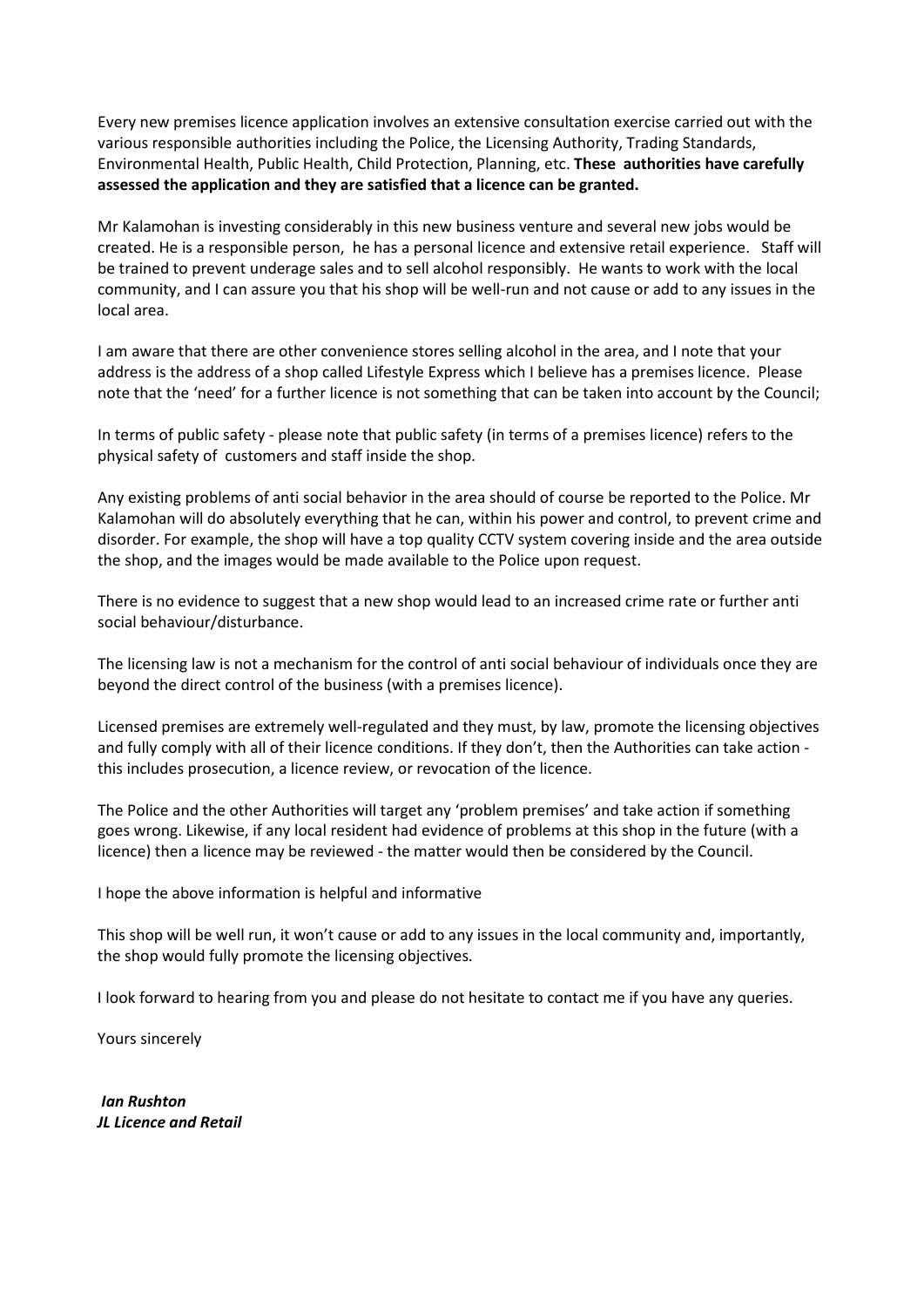Mr P Thompson 30 Earl Street Grimsby DN31 2LU

27 June 2021

Dear Mr Thompson

#### **APPLICATION FOR A NEW PREMISES LICENCE NEW SHOP ON 40 CARTERGATE, GRIMSBY DN31 1RT**

I hope you are keeping well.

I am contacting you on behalf of my client, Mr Arumugam Kalamohanof AK South Yorkshire Ltd, who has applied for a premises licence at the above site.

I have received a copy of your recent representation from the Council and thought I would contact you to outline this application further, and to explain the steps that would be taken to promote the licensing objectives

As you are aware, the site is currently empty and it will be refurbished to a very high standard to become a modern and professional general convenience store. The new shop would serve the local community selling a wide range of goods including newspapers, magazines, bread, milk, sweets, snacks, dairy goods, cigarettes, soft drinks, household goods, lottery tickets, etc, plus services such as Paypoint.

The proposed alcohol sales would just be a part of the overall business. The focus of the shop will be as a general convenience store which would also offer some alcohol for sale. **This will not be a shop that mainly focusses on alcohol sales.** 

The licence application includes a document called an Operating Schedule. This is a really important document submitted by an applicant which outlines the steps to be taken at the shop to promote the licensing objectives. Each of the steps on an operating schedule become legally enforceable licence conditions should the application be approved.

You may not have seen the proposed operating schedule for the shop – and so I attach a copy for your information. The shop would sell alcohol in a responsible manner and the proposals are pretty comprehensive including;

a CCTV camera system which would cover inside and the area immediately outside the shop;

the adoption of the 'Challenge 25' under age policy to ensure that all measures are in place to ensure that no-one under 18 is able to buy alcohol and other age-restricted goods;

a strict alcohol refusals policy including reference to 'street drinkers';

regular staff training;

staff to monitor outside the shop to check that youths aren't congregating causing a nuisance;

staff to check for and dispose of any litter from the shop.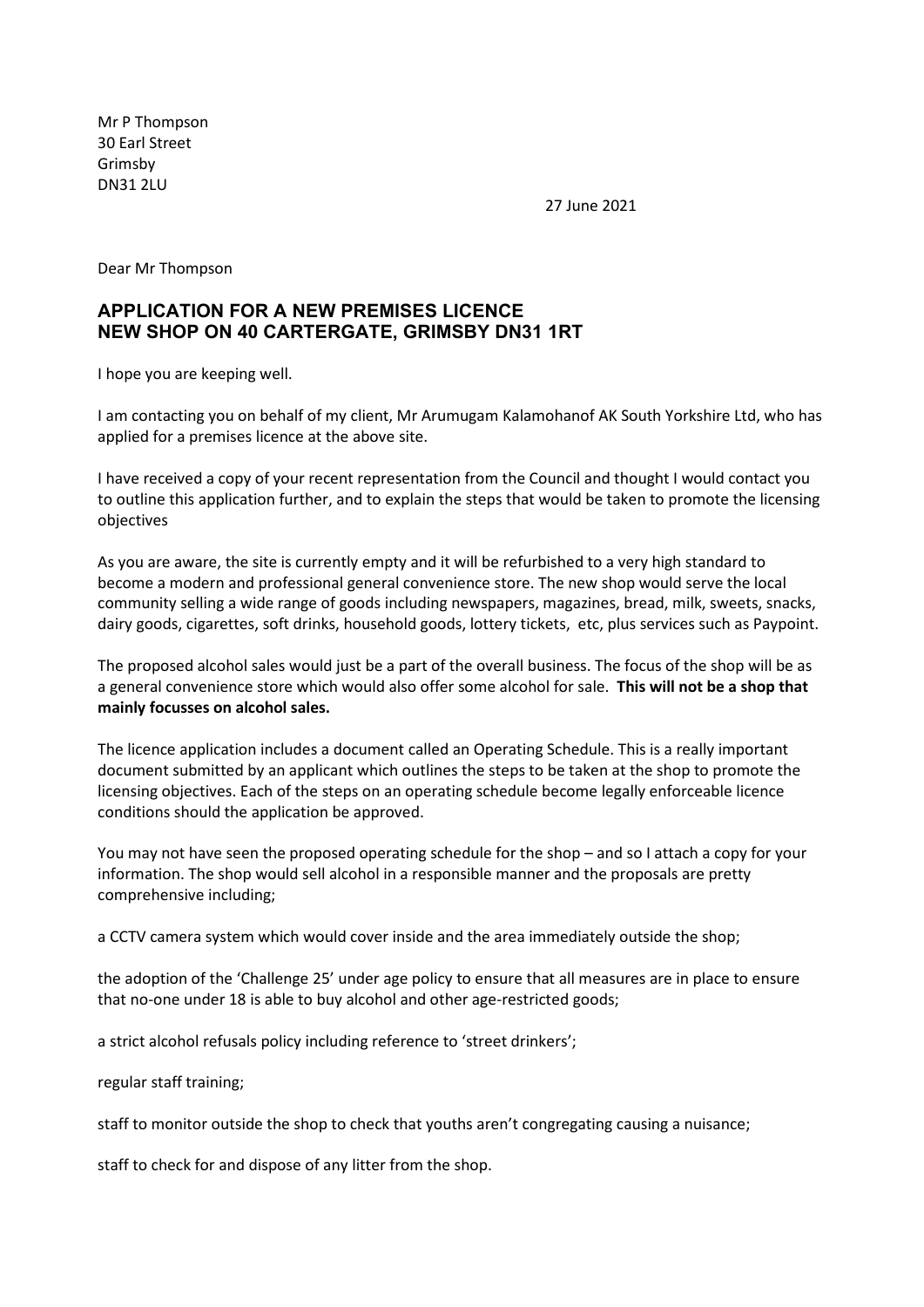Every new premises licence application involves an extensive consultation exercise carried out with the various responsible authorities including the Police, the Licensing Authority, Trading Standards, Environmental Health, Public Health, Child Protection, Planning, etc. **All of these authorities have carefully assessed the application and they are satisfied that a licence can be granted.** 

Mr Kalamohan is investing considerably in this new business venture and several new jobs would be created. He is a responsible person, he has a personal licence and extensive retail experience. Staff will be trained to prevent underage sales and to sell alcohol responsibly. He wants to work with the local community, and I can assure you that his shop will be well-run and not cause or add to any issues in the local area.

In terms of public safety - please note that public safety (in terms of licences) refers to the physical safety of customers and staff inside the shop. Traffic and road safety issues are dealt with by other Departments/agencies, and are not something that can be considered for a new licence application.

Any existing problems of anti social behavior in the area should of course be reported to the Police. Mr Kalamohan will do absolutely everything that he can, within his power and control, to prevent crime and disorder. For example, the shop will have a top quality CCTV system covering inside and the area outside the shop, and the images would be made available to the Police upon request.

There is no evidence to suggest that a new shop would lead to an increased crime rate or further anti social behaviour/disturbance. The licensing law is not a mechanism for the control of anti social behaviour of individuals once they are beyond the direct control of the business (with a licence).

The new shop is not just going to be an 'off licence'. It will be a professional and modern general convenience store seling a wide range of goods and providing a service to the community. I am aware that there are other convenience stores selling alcohol in the area, please note that the 'need' for a further licence is not something that can be taken into account by the Council;

Licensed premises are extremely well-regulated and they must, by law, promote the licensing objectives and fully comply with all of their licence conditions. If they don't, then the Authorities can take action this includes prosecution, a licence review, or revocation of the licence.

The Police and the other Authorities will target any 'problem premises' and take action if something goes wrong. Likewise, if any local resident had evidence of problems at this shop in the future (with a licence) then a licence may be reviewed - the matter would then be considered by the Council.

I hope the above information is helpful and informative

This shop will be well run, it won't cause or add to any issues in the local community and, importantly, the shop would fully promote the licensing objectives.

I look forward to hearing from you and please do not hesitate to contact me if you have any queries.

Yours sincerely

*Ian Rushton JL Licence and Retail*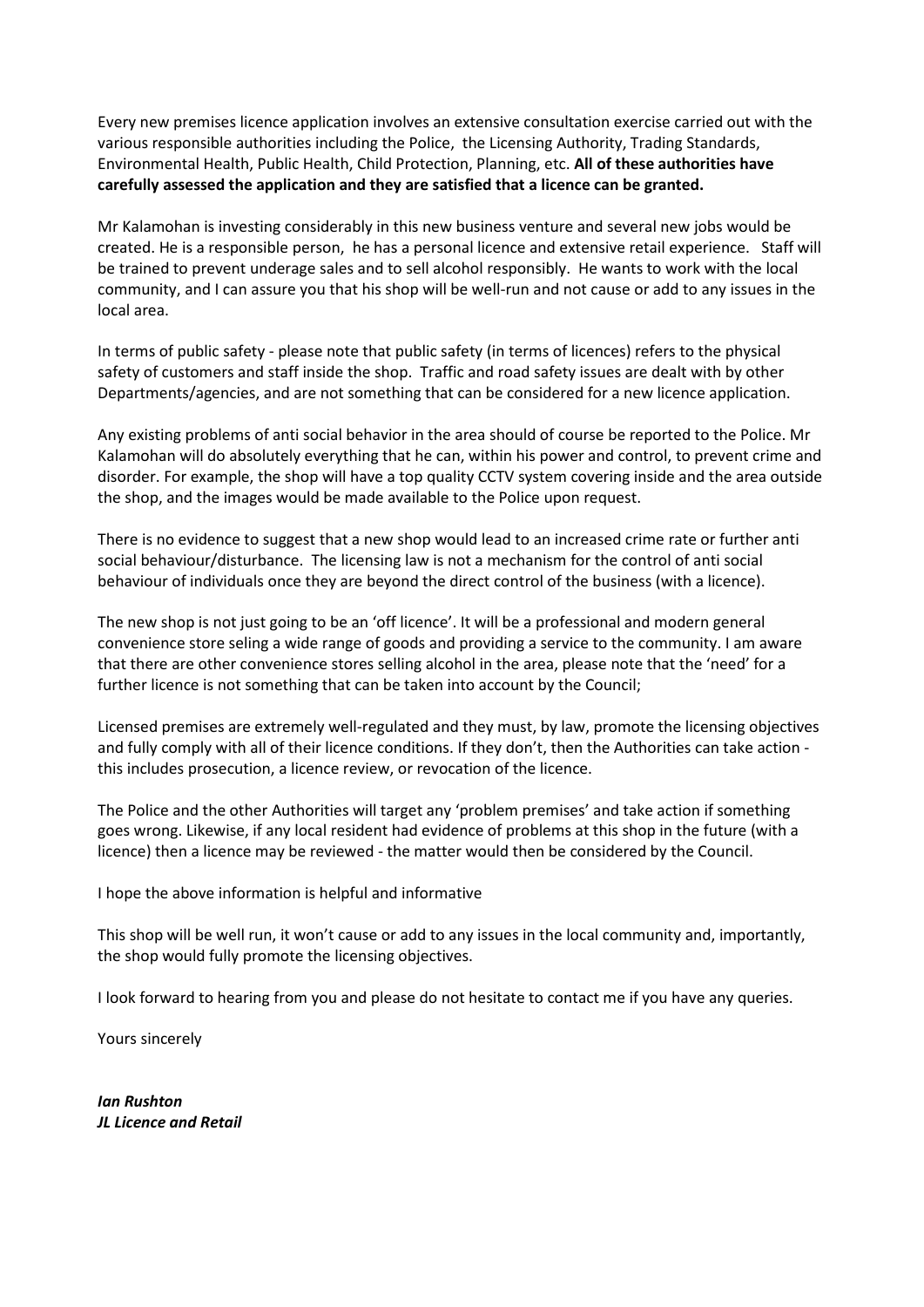Mr L O'Flinn 16 Lord Street Grimsby DN31 1RT 27 June 2021

Dear Mr O'Flinn

#### **APPLICATION FOR A NEW PREMISES LICENCE NEW SHOP ON 40 CARTERGATE, GRIMSBY DN31 1RT**

I hope you are keeping well.

I am contacting you on behalf of my client, Mr Arumugam Kalamohan of AK South Yorkshire Ltd, who has applied for a premises licence at the above site.

As you are aware, the site is currently empty and it will be refurbished to a very high standard to become a modern and professional general convenience store. The new shop would serve the local community selling a wide range of goods including newspapers, magazines, bread, milk, sweets, snacks, dairy goods, cigarettes, soft drinks, household goods, lottery tickets, etc, plus services such as Paypoint.

The proposed alcohol sales would just be a part of the overall business. The focus of the shop will be as a general convenience store which would also offer some alcohol for sale. **This will not be a shop that mainly focusses on alcohol sales.** 

I have received a copy of your recent representation from the Council and thought I would contact you (via the Council) to outline this application further, and to explain the steps that would be taken to promote the licensing objectives.

The licence application includes a document called an Operating Schedule. This is a really important document submitted by an applicant which outlines the steps to be taken at the shop to promote the licensing objectives. Each of the steps on an operating schedule become legally enforceable licence conditions should the application be approved.

You may not have seen the proposed operating schedule for the shop – and so I attach a copy for your information. The shop would sell alcohol in a responsible manner and the proposals are pretty comprehensive including

a CCTV camera system which would cover inside and the area immediately outside the shop;

the adoption of the 'Challenge 25' under age policy to ensure that all measures are in place to ensure that no-one under 18 is able to buy alcohol and other age-restricted goods;

a strict alcohol refusals policy including reference to 'street drinkers';

regular staff training;

staff to monitor outside the shop to check that youths aren't congregating causing a nuisance;

staff to check for and dispose of any litter from the shop.